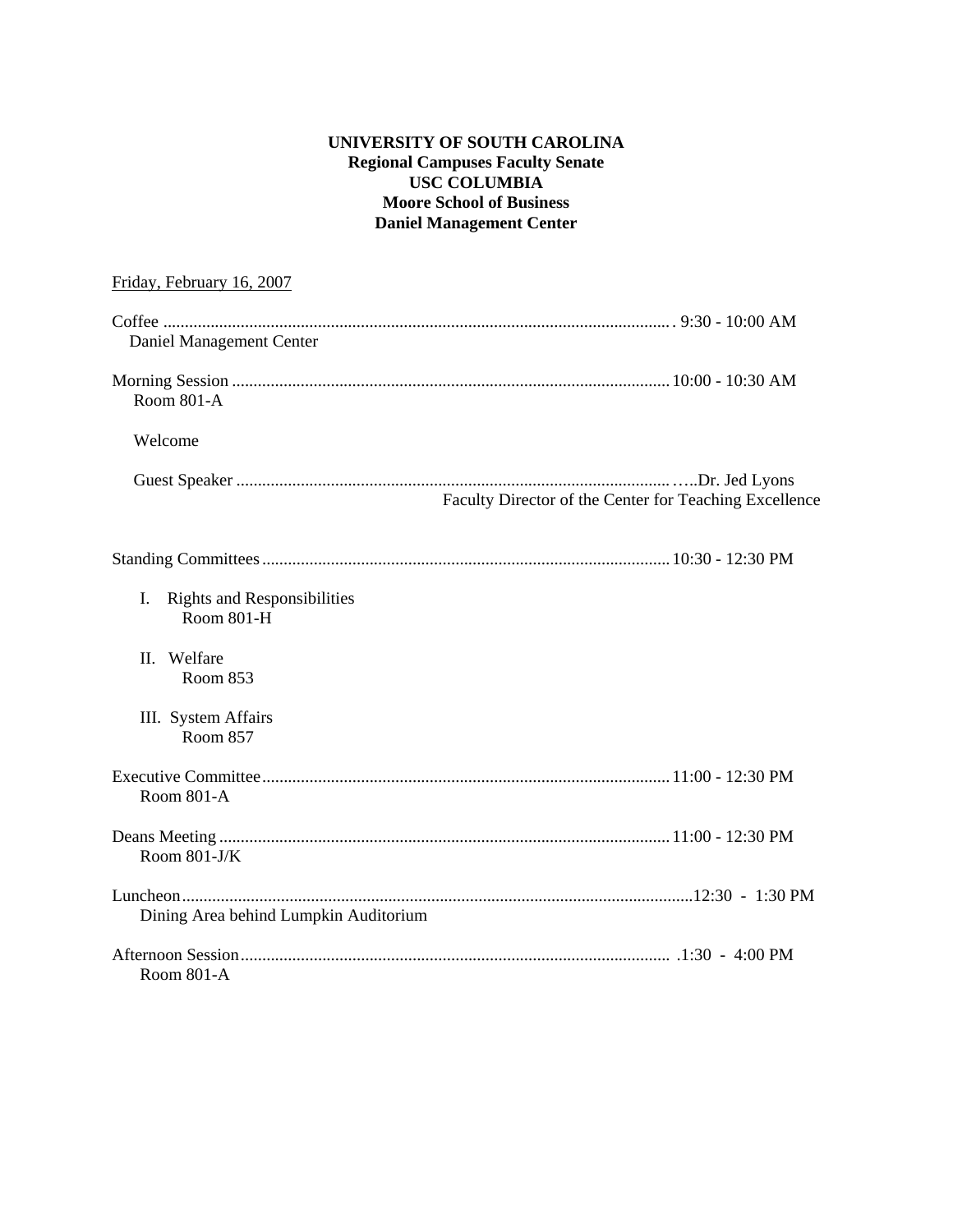#### **AGENDA**

- I. Call To Order
- II. Correction/Approval of Minutes: November 17, 2006 USC Union, Union, SC
- III. Reports from University Officers
	- A. Dr. Chris P. Plyler, Vice Provost and Executive Dean
	- B. Regional Campus Deans
	- C. Assistant Vice Provost for Continuing Education Credit Programs
- IV. Reports from Standing Committees
	- A. Rights and Responsibilities Professor Steve Bishoff
	- B. Welfare Professor Walt Collins
	- C. System Affairs Professor Mary Hjelm
- V. Executive Committee Professor Teresa Smith
- VI. Reports from Special Committees
	- A. Committee on Libraries Professor Bruce Nims
	- B. Committee on Curricula and Courses Professor Robert Castleberry
	- C. Committee on Faculty Welfare Professor Darris Hassell
	- D. Faculty-Board of Trustees Liaison Committee Professor Noni Bohonak
	- E. Regional Campuses Research and Productive Scholarship Committee Professor Lisa Rashley
	- F Regional Campuses Academic Advisory Council Professor Kate Fritz
	- G. Other Committees
		- 1. Conflict of Interest Committee Professor Noni Bohonak
- VII. Unfinished Business
- VIII. New Business
- IX. Announcements
- X. Adjournment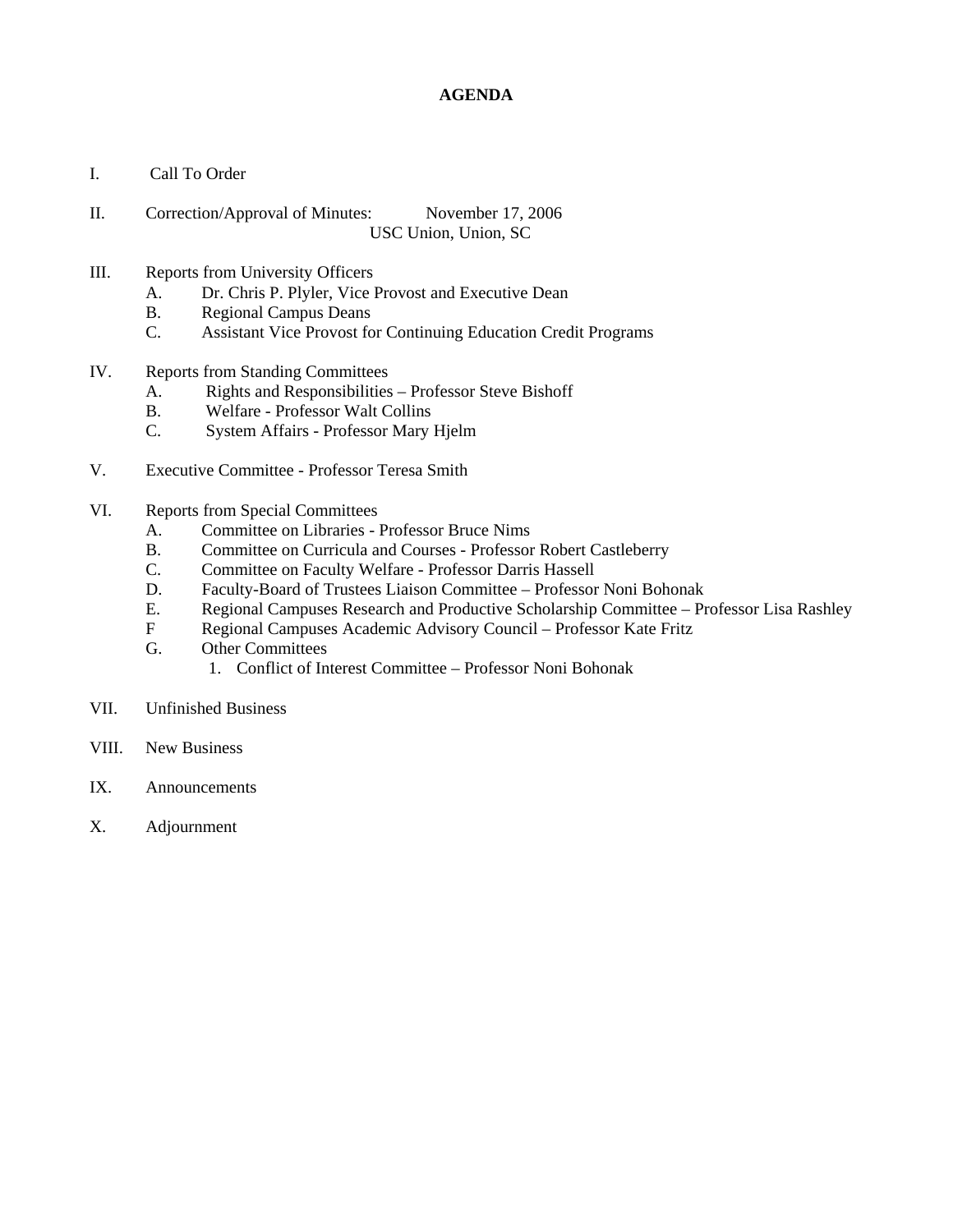

# **Meeting of Friday, February 16, 2007 USC Columbia, Daniel Management Center, Moore School of Business**

# *Morning Session*

1) The Senate Chair, Kate Fritz, called the meeting to order at 10:00 A.M. She introduced Dr. Jed Lyons,

2) Dr. Lyons spoke about his early teaching years, and how many faculty are unprepared for teaching when they start their careers. He then spoke about the Center for Teaching Excellence. The Center was started in January, 2006. Dr. Lyons became the director in July, 2006 and has two staff members working with him. The Center is located in the Thomas Cooper Library. Dr. Lyons wants to spend time talking to faculty to find out what their needs are and how they can address those needs. He also wants to know what our areas of expertise are, and what our ideas for seminars are. The Center has sponsored three seminars so far, all of which are available for viewing on the website (address is: [www.sc.edu/cte\)](http://www.sc.edu/cte). Dr. Lyons is currently working on a longrange plan for the Center, and establishing a foundation for gift giving. He is visiting the campuses to solicit faculty input and determine faculty needs. Dr. Lyons passed out a sheet with five goals for the Center and asked faculty how important the goals were to them. See below:

#### **Center for Teaching Excellence** - **Concept Development Survey**

Regional Campus Faculty Senate Meeting, February 16. 2007

#### **How important is each of the following goals for the Center for Teaching Excellence? Please circle the most appropriate answer.**   $\sim$   $\sim$   $\sim$ Probably  $\mathbb{R}$  define the set

| Enhance the pedagogical knowledge and effectiveness<br>of all who teach at USC.          | Verv<br>Important | Somewhat<br>Important | Probably<br><b>Not</b><br>Important | Definitely<br><b>Not</b><br>Important |
|------------------------------------------------------------------------------------------|-------------------|-----------------------|-------------------------------------|---------------------------------------|
| Enable the wise use of technology to enhance student<br>learning.                        | Verv<br>Important | Somewhat<br>Important | Probably<br>Not.<br>Important       | Definitely<br>Not<br>Important        |
| Provide synergy to university teaching support activities<br>through a systems approach. | Verv<br>Important | Somewhat<br>Important | Probably<br>Not<br>Important        | Definitely<br>Not<br>Important        |
| Support pedagogical research and productive<br>scholarship.                              | Verv<br>Important | Somewhat<br>Important | Probably<br><b>Not</b><br>Important | Definitely<br>Not<br>Important        |
| Promote a university culture that values and rewards<br>teaching.                        | Very<br>Important | Somewhat<br>Important | Probably<br><b>Not</b><br>Important | Definitely<br>Not.<br>Important       |

How else could the Center for Teaching Excellence help you?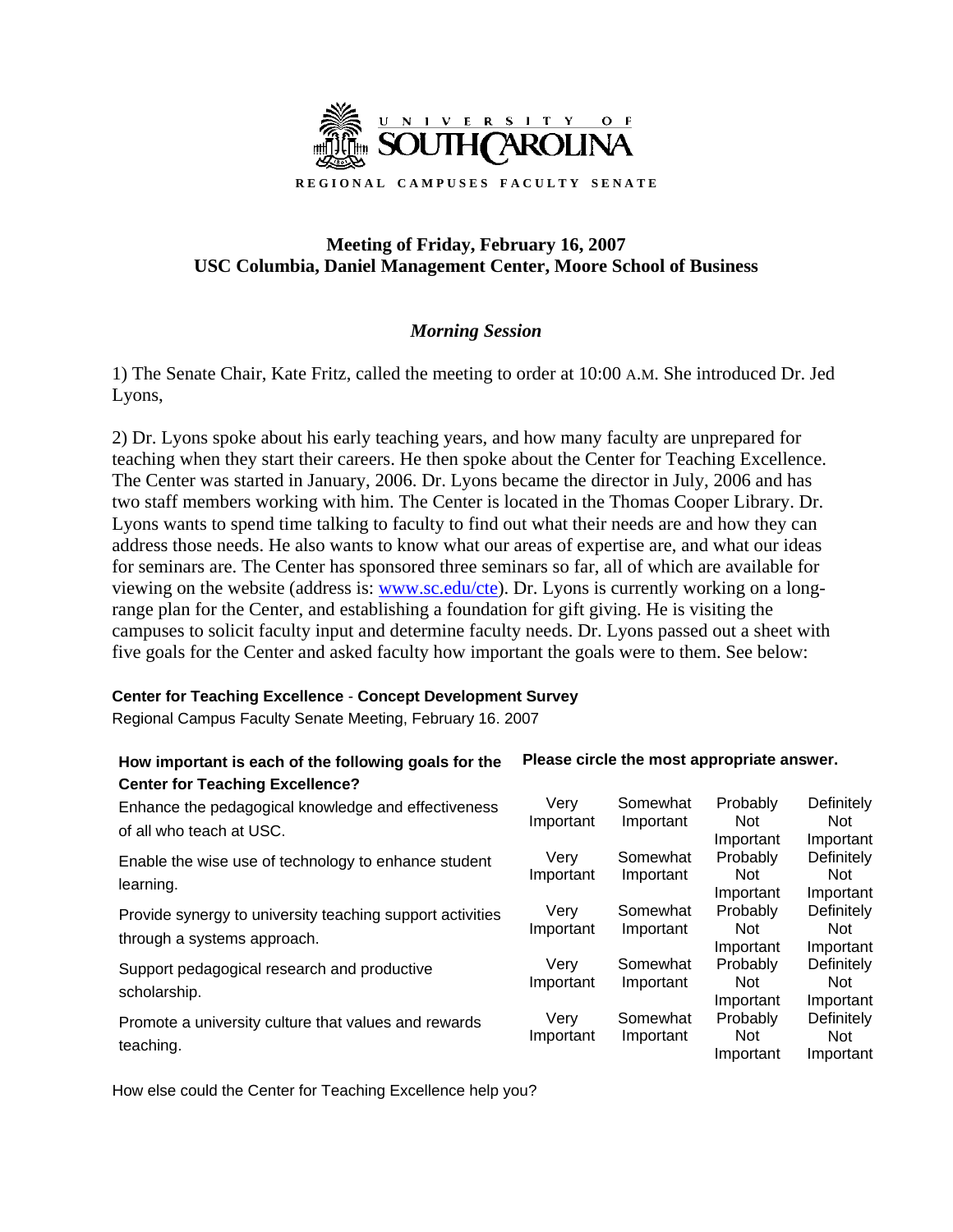- Professor Nims asked what was meant by "synergy" and "systems" in the goals. Dr. Lyons answered that different units offer different instructional development activities and they wanted to help inform faculty of them, but look for overlaps, etc. He sees USC as one system and wants to connect all of the resources. The Center should be the center for all of the teaching developmental activities.
- Professor MacDonald how much they work with T.A.s. Dr. Lyons answered that there were two graduate initiatives: a preparing future faculty program, and a program to place graduate students in science and engineering studies in middle-schools as part of a NSF grant. The Center is managing those programs.
- Professor Scarlett asked about Goal 4. He said that there was interest in pedagogical research on the regional campuses and wanted to know if there will be support to help with that kind of research. Dr. Lyons answered that there is need for it, and that he wants to facilitate networking among faculty and get Institutional Development grants for that.
- Professor Saucier asked about the service learning seminars and said that he had tried to attend one but it was full. Dr. Lyons answered that the seminars were based on the Community of Practice idea and that he wants to keep them small. They were ways for faculty to meet in cyberspace. He will talk to Dr. Plyler about setting them up for regional campus faculty.

4) Chair Fritz thanked the speaker for coming and acknowledged Dr. Gene Reeder, Chair of the USC Columbia Faculty Senate, and Dr. Christine Curtis, Vice Provost for Faculty Development, for being with the Senate. She announced room assignments and dismissed senators to the committee meetings at 10:30 A.M.

#### *Afternoon Session*

#### **I. Call to Order**

The senate was reconvened at 1:30 P.M.

#### **II. Correction/Approval of Minutes**

The minutes of the November 17 meeting were approved by voice vote.

#### **III. Reports from University Officers**

#### *A. Vice Provost and Executive Dean, Chris Plyler*

**Legislative:** I joined President Sorensen and the Chancellors of the other System campuses in presenting our special budget requests to the Higher Education subcommittee of the House Ways and Means Committee on January 24. Chairman Limehouse and the other members of the committee always have questions about our regional campuses, and the focus of our requests were on annualizing the one-time parity funding received in 2005-'06; maintaining Lottery Tuition Assistance for our students, and appealing for a capitol bond bill to address special projects and deferred maintenance. President Sorensen and the Presidents of Clemson and MUSC always take the lead on bond bill strategy, and the approach on this cycle appears to be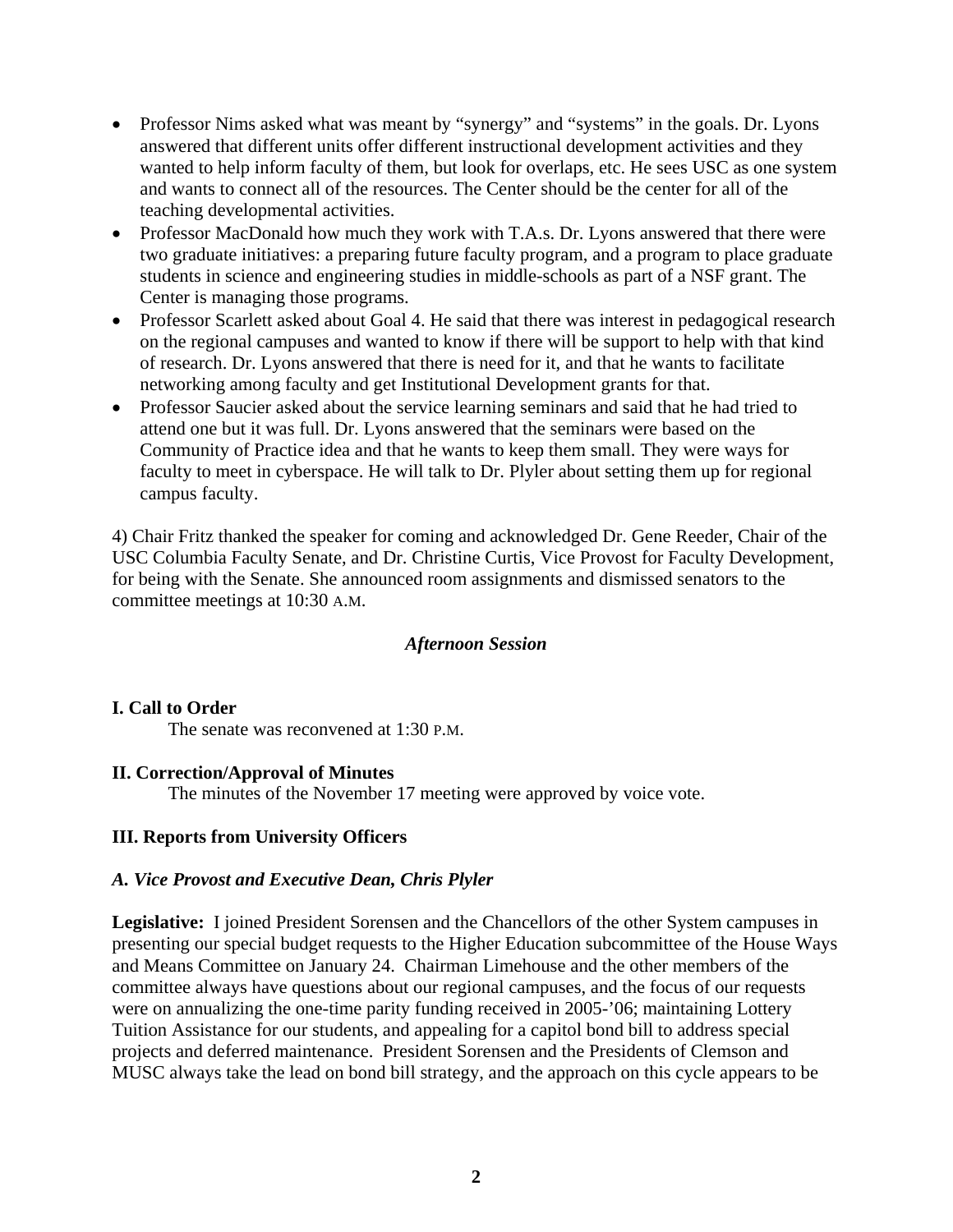for equal amounts for each institution in each of the four sectors. With every passing week there are varying signals as to whether there will indeed even be a bond bill passed in this session.

University: The division's name has officially changed to System Affairs encompassing Regional Campuses and Continuing Education. Reorganization in the office of the Provost means that our division will oversee the Extended Campus operations directed by Eileen Trainer, Assistant Provost for Academic Program Development and the Director of the Extended Campus.

The Director of the Extended Campus is responsible for the coordination of the programs and courses (undergraduate and graduate) offered by USC-Columbia away from the Columbia campus, including all contract courses. The Assistant Provost is responsible for the coordination of the CHE program development and approval process for the University System and the Columbia campus.

This office will:

- Support all academic units with the planning, development and scheduling of courses and programs offered away from Columbia (in-state, out-of-state, and international).
- Assure compliance of requirements for all contract/reduced rate courses offered by the University.
- Assure compliance of contracts with other education institutions/units to offer educational programming away from the Columbia campus, including the Office of International Programs for Students, General Counsel, CHE and SACS.
- Direct the EC marketing and promotion of Columbia based off-site programs including courses offered through UIS.
- Represent the Provost as needed at the University Center of Greenville and the Lowcountry Graduate Center.
- Support Academic Program Development
- Support the Executive Vice President for Academic Affairs and Provost with responsibilities associated with the Commission on Higher Education (CHE).
- Support academic units with the development of program implementation and changes.
- Serve as the Provost's Office liaison to the Faculty Senate and the Graduate Council.
- Assist the Office of Institutional Assessment and Compliance with the SACS notification process.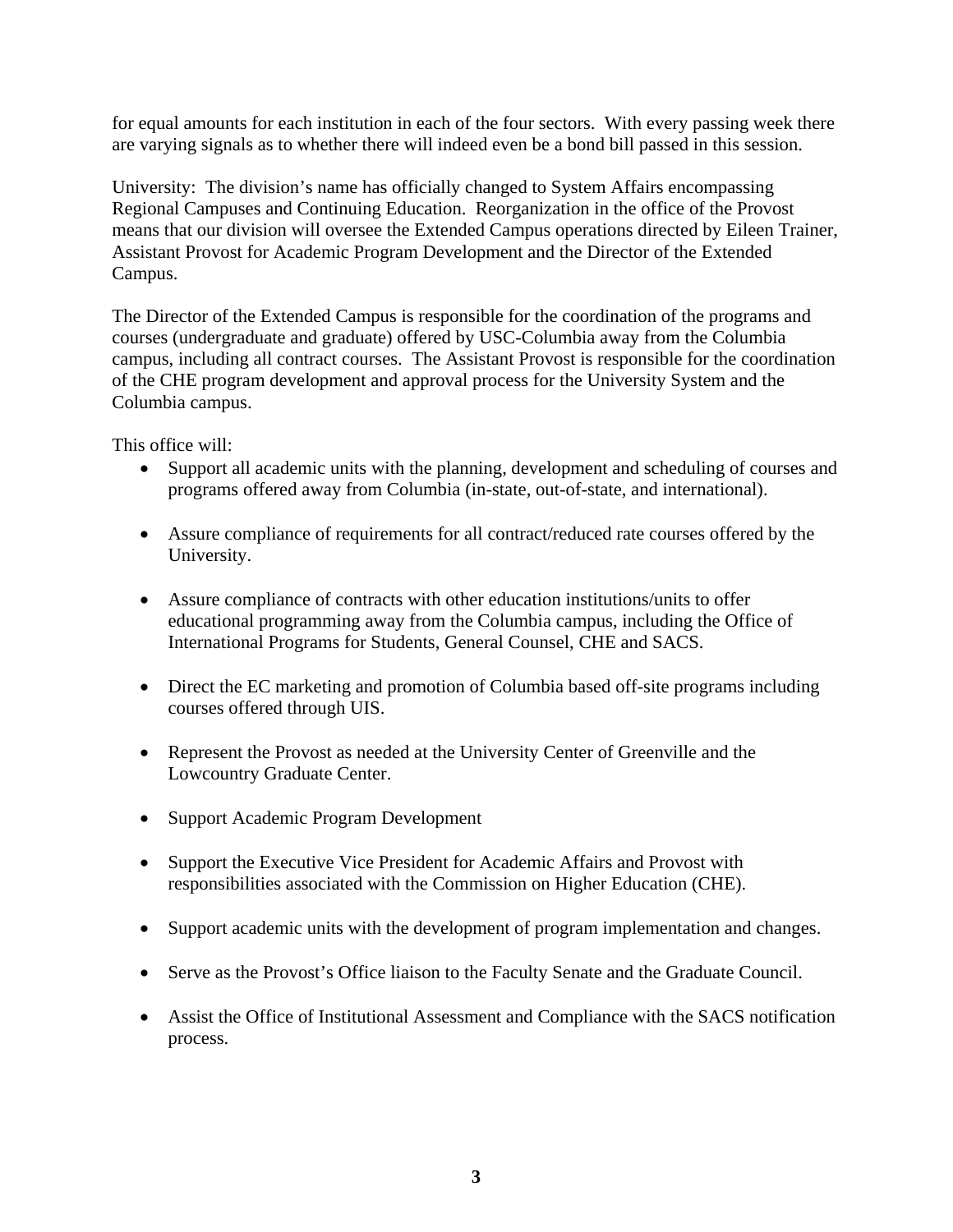Other organization changes in the Office of the Provost include the addition of a Vice Provost for Faculty Development, Christine Curtis, who will focus on faculty support issues, system issues, synchronizing System policies—e.g. new grade forgiveness policy proposal.

March 16 System Admissions Committee meeting to discuss common admissions application. Implications for Regional Campuses may include student housing in master planning.

We currently have 25 participants registered in the February 23 (next Friday) workshop on the scholarship of engagement.

The full spectrum of issues surrounding faculty outreach and engagement work will be highlighted to include:

- defining outreach and engagement and community-engaged scholarship and seeking alignment at USC on the meaning and scope of the nomenclature;
- assessing faculty perceptions of their outreach and engagement work and how they compare to the regional campus mission of outreach;
- developing measurement and bench marking criteria for outreach and engagement locally and nationally;
- providing incentives for faculty/staff to frame their work as engaged scholarship
- defining areas for collaborative community-engaged scholarship across USC regional campuses
- analyzing community contributions to engagement and scholarship;
- institutionalizing community-engaged scholarship at USC

It's not too late to contact Kathy Hutto to sign up.

I would also like to direct your attention to the Center for Teaching Excellence website and the many workshops it has planned for faculty across the System—hopefully at times when you can attend.

# **End of Report**

- Professor Bishoff asked where the workshop on February 23 would be held. Dr. Plyler said it would be in Columbia, but would be videotaped and he would try to have at available after that.
- Professor Bishoff asked about the bond bill and that President Sorensen wanted to divide money differently than what was proposed. Dr. Plyler answered that the President seemed to think that if they tried to make the bill look equitable it would have a better chance of succeeding. That would create problems for Sumter's science building since \$3 million wouldn't cover the cost. The President suggested that the regional campuses pool money and work on one project on each campus. Dr. Plyler did not think that would work.

# *B. Regional Campus Deans*

*USC Lancaster, John Catalano* 

# **STUDENTS**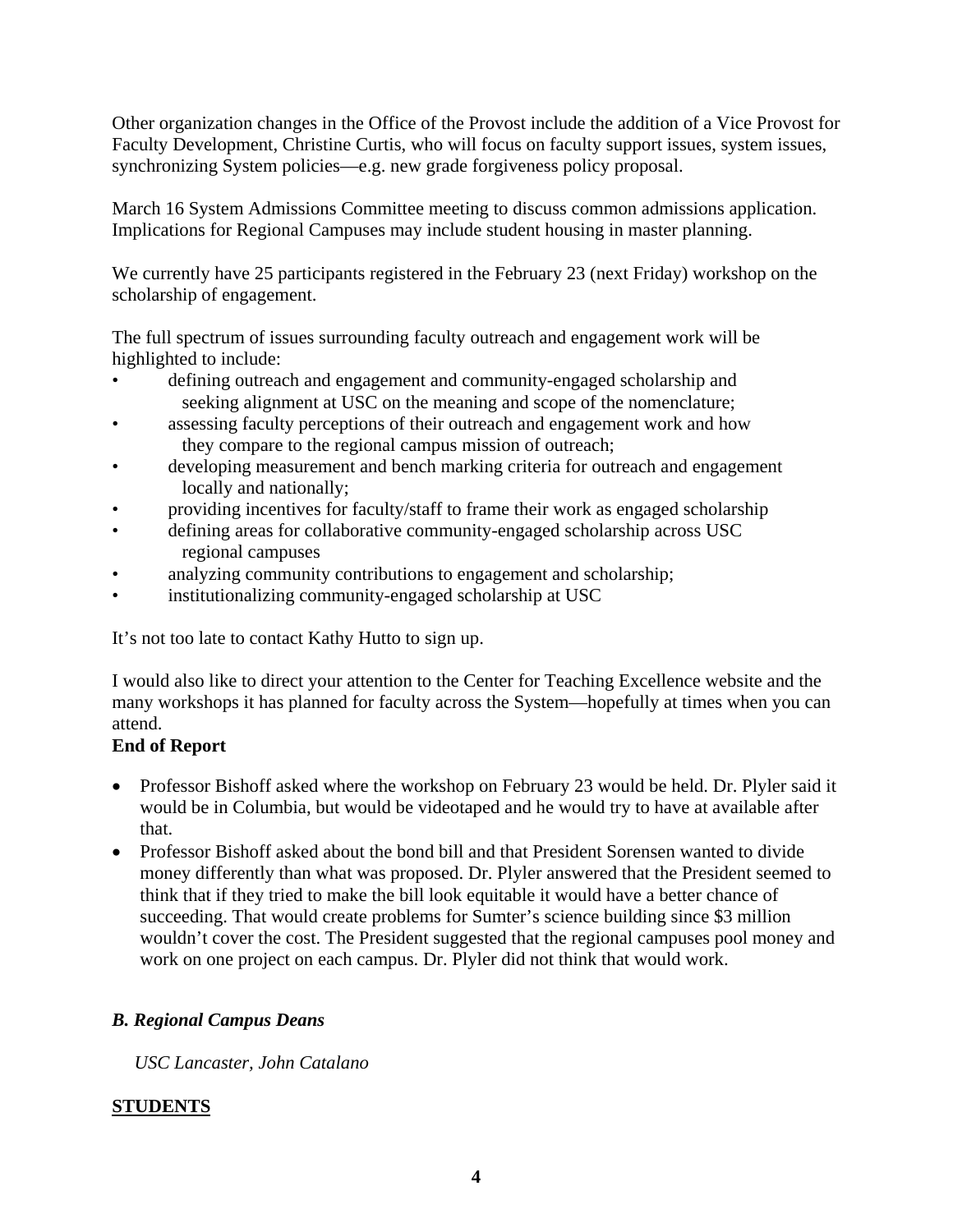Registration numbers for Spring are ahead of last year by over 15% in both headcount and FTE, and Fall 2007 application numbers are up by over 50% compared to the same date last year. Degree delivery agreements will soon be finalized with Upstate and Columbia that will allow USCL students to earn bachelors degrees in Early and Elementary Education as well as nursing without leaving the campus. The men's golf team ended the fall season with a five and four record, but more importantly, a cumulative GPA of over 3.0. Women's tennis begins in Fall 2007.

# **FACULTY AND STAFF**

We are currently conducting six tenure track searches after working with the Faculty Hiring Priorities Committee. We expect to hire two mathematicians, an exercise physiologist, a philosopher, and two English professors to begin in Fall 2007. We will also need to add two more nursing professors and one education professor when the above mentioned degree programs are finalized. One year appointments will be offered in chemistry, geology/ geography, and Spanish. Faculty office space is at a premium and we are in the process of converting one Starr Hall classroom into five faculty offices. Professor Rebecca Parker, Director of Enrollment Management at USCL since 1994, retired in December. Jakie Blackmon, Director of Maintenance and Security for 26 years, will retire on February 28. Laura Humphrey will be the new Director of Student Activities as of March 1, 2007.

# **FINANCES & PLANNING**

Parity remains an issue. Three separate provisos in the 2006-7 state budget added \$950,000 (divided among deferred maintenance, parity, and paving) to our budget this year. The Governor's 2007-08 budget eliminates all three provisos plus an additional amount resulting in a \$1.04 million reduction for the campus. Paul Johnson, new Business Manager and Director of Planning, is continuing the comprehensive planning process for the campus. It will be a yearlong effort that will involve the faculty as well as all other constituents of the Lancaster campus and community.

# **FACILITIES**

The bookstore renovation, entirely funded by the Nebraska Book Company as part of an outsourcing contract, is complete. The Richards Tennis Complex, funded almost entirely by grants and gifts is nearly complete. The new parking lot behind Gregory, funded by a \$100,000 General Assembly Proviso, is nearly complete. The mediation process dealing with the Bradley Building leaks continues. Planning continues on the Hubbard Hall HVAC replacement, funded by three separate General Assembly deferred maintenance appropriations. Several small landscaping and office remodeling projects are in the works. Planning is underway for an additional parking lot. We will soon begin work on the soccer field behind the Carole Ray Dowling Center. Preliminary studies for a dormitory are underway.

#### **COMMUNITY**

USCL faculty and staff completed United Way and Red Cross campaigns just before the holidays. Dr. Howard Kingkade, Assistant Professor of Speech, was the subject of the front page feature article in the January 28 issue of *The Lancaster News*. Dr. Kingkade's new screenplay has been made into a movie in Los Angeles. Tickets are still available for this season's Bundy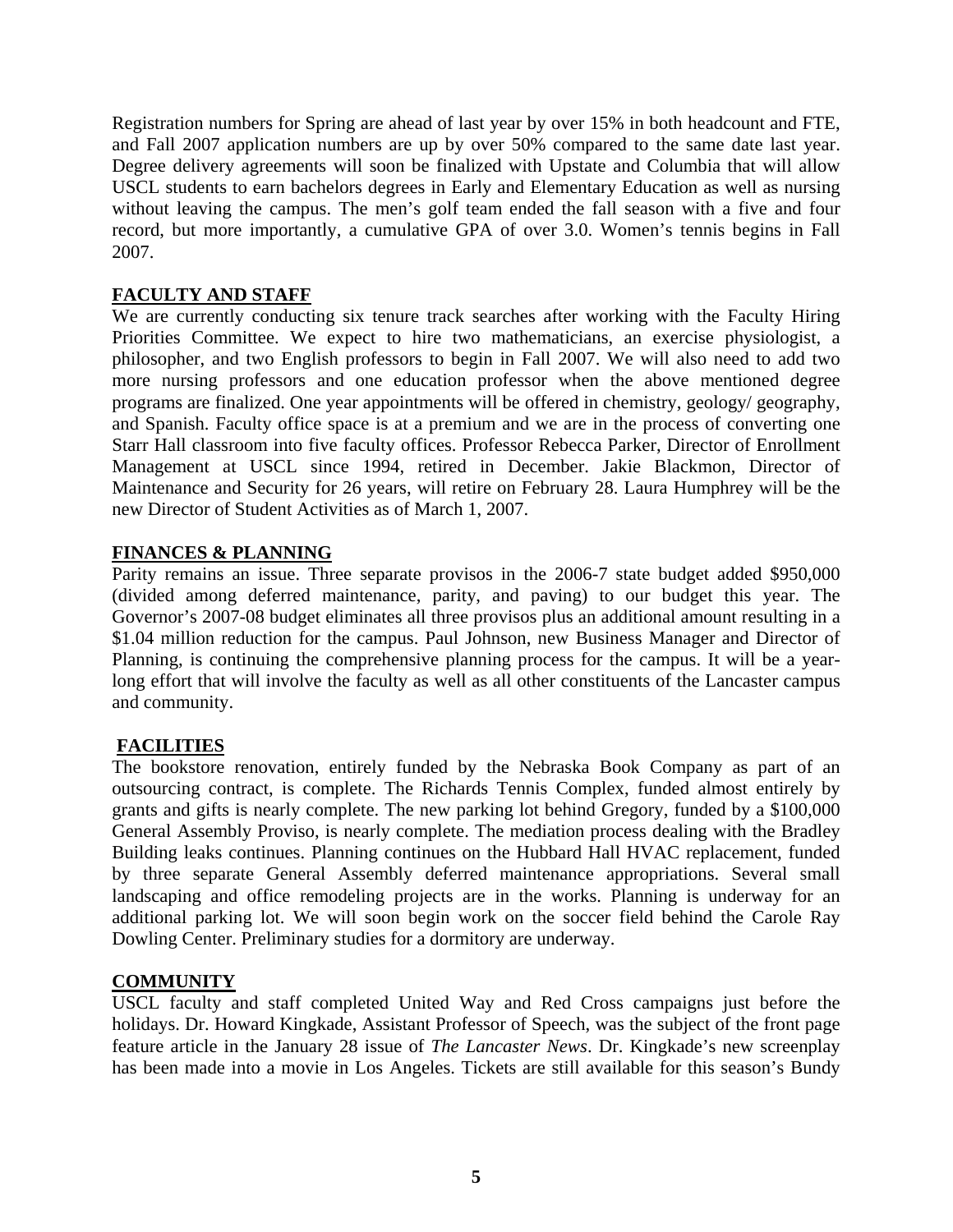Performing Arts Series. The Coasters, Swing Daddy, and The Little River Band will perform. The second season will be announced next week.

#### *USC Salkehatchie, Ann Carmichael*

Preliminary enrollment for Spring 2007 indicates a 6.06% increase in headcount and 6.83% increase in FTE over Spring 2006.

Women's volleyball and women's soccer had a good first season at Salkehatchie, with two players, Natasha Guillard and Brooke Strock named to Region Ten First Team in volleyball and soccer, respectively. The spring sports season for women's softball and men's baseball has begun.

Two new sports will be added to the athletic program in the Fall 2007. Men's basketball will be added to the Walterboro campus. Mr. Travis Garrett will join the Salkehatchie coaching staff as Head Basketball Coach on March 15. Coach Garrett received a Bachelor of Arts degree in Sports Administration from Stetson University, Deland, Florida, in 1995. He is presently the Head Men's Basketball Coach at Clinton Junior College in Rock Hill, SC.

Men's soccer will be added to the athletic program in Allendale in the fall. Mr. Giavanni Vlahos joined the coaching staff on February 1. Coach Vlahos has over 20 years' experience as a soccer player, coach, and program director and has played professional European soccer in Greece. He will be coaching men's and women's soccer, which will be played on the Allendale campus.

Notification was received in December that USC Salkehatchie has been awarded a grant from BlueCross BlueShield Foundation for the purpose of supporting the USC Columbia BSN program being offered at Salkehatchie. The \$450,000 award amount will be extended over a three-year period.

In terms of faculty hires, Salkehatchie is pleased to welcome Cindy McClure to Salkehatchie as our nursing coordinator. Cindy has a Masters Degree in Nursing from MUSC and also is a nurse practitioner. Cindy begins her duties on March 12, 2007. Searches for a business instructor and academic dean have been narrowed down to finalists. Applications are still being reviewed for an English professor.

• Dr. Carmichael showed everyone a copy of Dr. Arthur Mitchell's newly published book, "Hitler's Mountain".

#### *USC Sumter, Leslie Carpenter*

Since my last report to the Regional Campuses Faculty Senate on November 17, 2006, there have been a number of notable events and activities at USC Sumter.

**Human Resources**: USC Sumter continues to have national searches underway for tenuretrack appointments in Biology and Spanish/French. Dr. Hayes Hampton, Associate Professor of English, was recently appointed to a four-year term as Chair of the Division of Arts and Letters, effective 7/1/07, upon the retirement of long-time Chair and Professor of Art Cara-lin Getty. Recent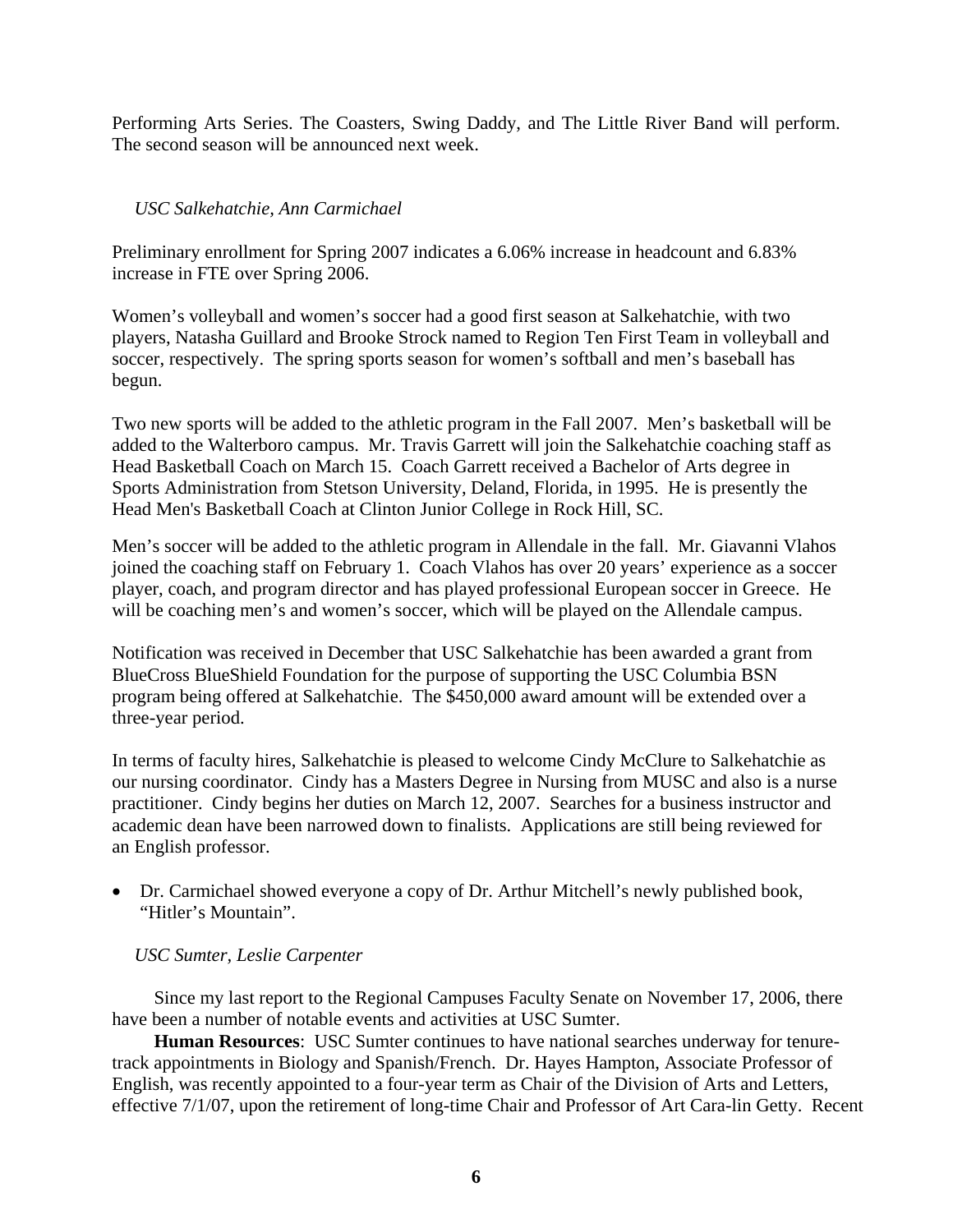new appointments include Ms. Susan Brabham as Director of Continuing Education, Ms. Cindy Berberich Student Financial Aid Counselor, Mr. Tom Fleenor as Head Baseball Coach, Ms. Kim Evans as Head Softball Coach, Mr. Otis Holloway as Trades Specialist, Ms. Latoya Cooper as Library Technical Assistant, and Ms. Elizabeth Ketchum as Media Resource Specialist. Since the inception of the TERI program, 25 USC Sumter employees have opted into the program. Of those 25, fifteen have already retired; three are scheduled to retire in FY 07, two in FY 08, four in FY 09, and one in FY 11.

**Enrollments**: Preliminary enrollment figures at USC Sumter for the 2007 Spring Semester, as of 2/9/07, indicate a 1.67% headcount enrollment decrease compared to last year, and a 1.94% FTE enrollment increase compared to last year. USC Sumter faculty and staff continue to work hard on initiatives intended to continue improvements in recruitment and retention of students.

**Students**: At the conclusion of the 2006 Fall Semester, 155 students were named to the Dean's List at USC Sumter.

 Faculty: Dr. Hayes Hampton, Associate Professor of English, in enjoying a productive sabbatical leave during the 2007 Spring Semester.

#### *USC Union, Hugh Rowland*

**Spring Enrollment --** USC Union is celebrating the largest spring enrollment in its history. Increase of 17.3% headcount and 6.7% FTE.

**Strategic Planning** -- Working on revision of 5-year strategic plan. Pleased to report that on our #1 goal, increasing enrollment and development of new programs with more of a career orientation, we are making good progress. Overarching theme is becoming economic development for Union and our service area.

#### • **New Program Development**

**Robotics Project** – Strategic Planning Group met with local politicians and Spartanburg Community College officials to beginning planning the Union County Robotics Center building on Rt. 176 north. Have invited David Just, Vice President of Continuing Education for Spartanburg Community College, to speak to the Union Rotary Club in February.

**Nursing Project** – With the advice of the Campus Dean at Salkehatchie (Ann Carmichael), USC Columbia Dean of Nursing, and the Dean of Nursing at USC Upstate, are making good progress.

#### • **Campus Grounds Improvement and Facilities**

1. **Master Plan --** Initiating process for development of a master plan for the campus, per strong request from our CHE leaders and key local politicians.

2. **Planning for New Building** -- In annual CPIP report, developed by Lee, calls for new building to address needs for natural science labs, library, and classroom needs. Lee and Jett beginning to work on developing a plan for new building. CPIP report also asks for additional funds to fix up buildings and landscape campus. Group from USC Columbia will visit campus in early March to review our requests and provide advice. Group from the South Carolina Commission on Higher Education (SC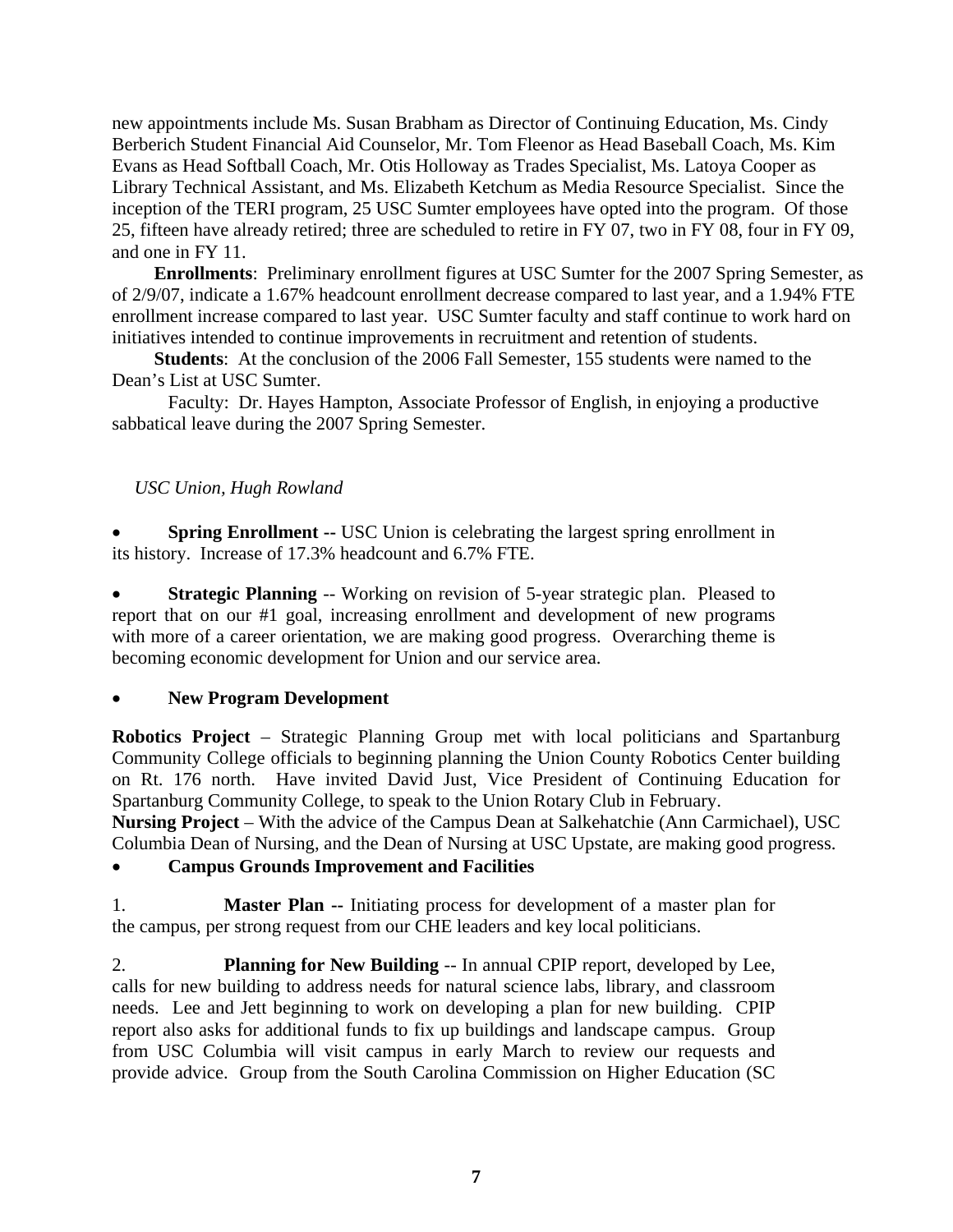CHE) and the South Carolina Budget and Control Board will come in late March or early April to review our requests.

3. **Bats in Main Building --** Lawson authorized to hire a company to remove bats and seal up attic of Main Building.

4. **Paving Parking Lots --** Lawson working with USC Columbia staff to pave/repair and stripe parking lots.

5. **Emergency Alert System --** CHE beginning to consider ways to develop an emergency alert system in each office and classroom.

• **Writing Effectiveness** – Writing Effectiveness Committee, chaired by Professor Shaw, is continuing its assessment work. Shaw and Ivey implemented a writing effectiveness model (placement testing and grading rubric) that Shaw had developed over the summer. Review of results of a pre-test and post-test data from fall 2006 ENGL 1001 classes will soon be undertaken.

• **Cultural Arts --** Working diligently to revive a cultural arts program on campus. Began with two piano concerts in the fall, a co-effort with our Union Cultural Arts Council.

Smart Classroom Coordinator -- Randy Ivey, coordinator of "smart classroom" environments, continuing to work on developing policies and procedures.

• **Black History Month Activities** – Attendance encouraged at all events. Faculty also encouraged to promote with students in class.

• **Community Indicators, Economic Development Task Force** – Chairing Economic Development Task Force to develop a plan for setting "baseline indicators" of economic development in Union County. Part of a larger, county-wide effort, under the auspices of the Upstate Workforce Investment Board (WIB) and United Way, to develop similar indicators (or measures) for a variety of areas relating to the health of the county.

# *C. Assistant Vice Provost for Continuing Education Credit Programs, Sally Boyd*

- Dr. Boyd reported that her faculty are busy teaching and giving presentations. The enrollment in Spring is greater than the Fall, and they are working to attract more adult students.
- She gave an update on the BAIS degree: That degree will no longer be available to regional campus students. It is being modified by the College of Hotel, Restaurant, and Sports Management to include more of their classes, so it is no longer appropriate or allowed. The admitted students will continue to be served appropriately until they complete their degree.
- The BLS degree is moving along and is now at the CHE. Full approval is expected by Spring. Students can be admitted for Fall 2007, so they are taking steps to serve those students. They are working on a tentative program of study form so advisors can advise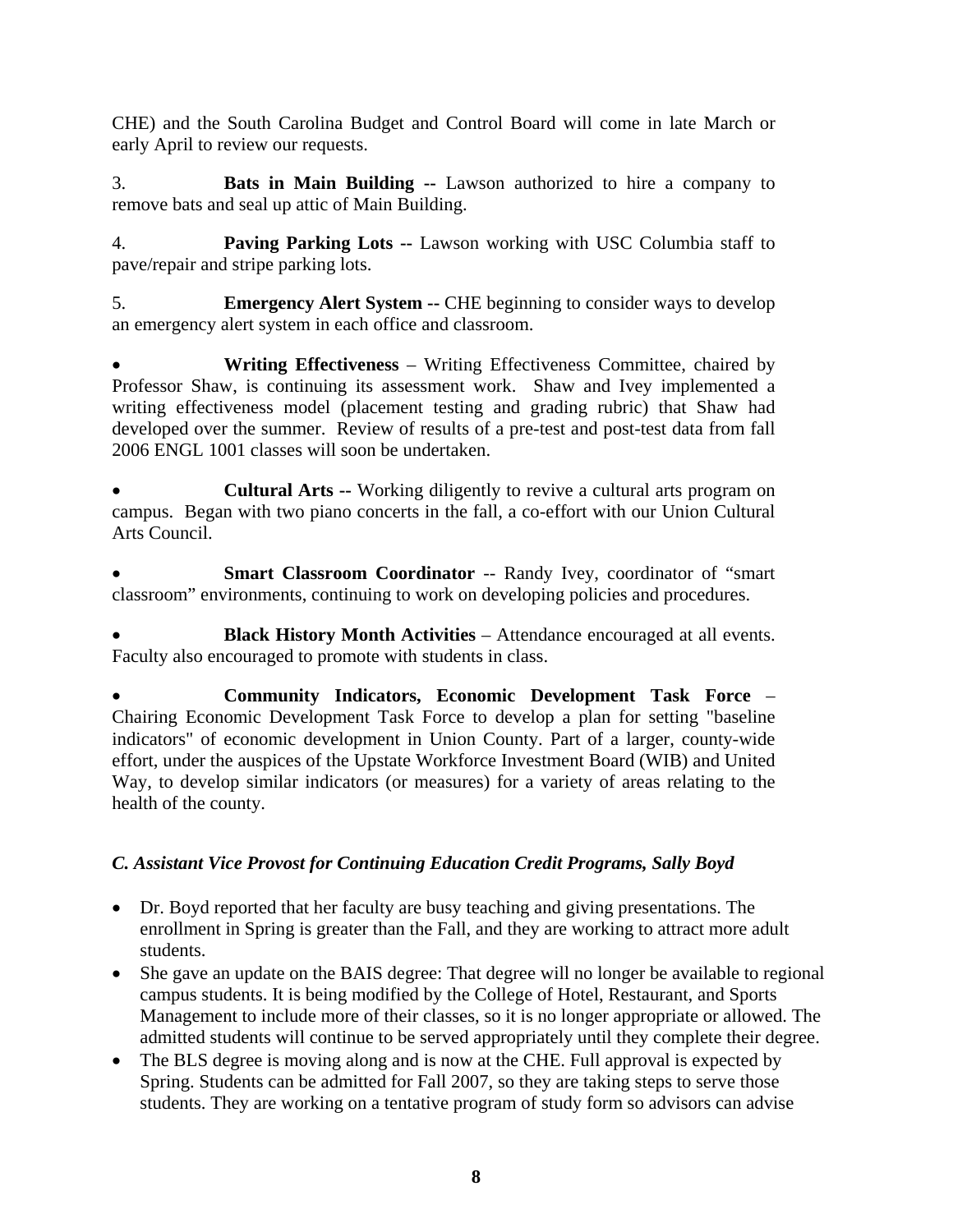students for Fall schedules. The Implementation committee will meet to discuss curriculum for the BLS degree and issues for successful implementation of the degree.

• Dr. Boyd said that it appears that the program is about to happen, and that it is a tremendous step to expand program access for regional campus students.

# **IV. Reports from Standing Committees**

# *A. Rights and Responsibilities, Professor Steve Bishoff*

- The committee finished discussion on the external review process. They will bring an amendment and new motion to the floor under new business.
- The committee also discussed the revision to the sexual harassment policy in the Faculty Manual that the Provost has requested.

# *B. Welfare, Professor Walt Collins*

- Professor Dwayne Brown reported for the Chair the following:
- The Tenure and Promotion Workshop will be held May 14, 2007 in the Gressette room, Harper College building, Columbia campus. The panelists and facilitators are in place. Flyers have been distributed.
- The online faculty satisfaction survey will be available by the end of March.
- The salary report will be given at the April meeting.
- There was a concern brought to the committee concerning librarians not being hired as faculty, but as staff.

# *C. System Affairs, Professor Mary Hjelm*

- The committee continued to discuss their charges to review Palmetto Programs by reviewing local campus policies
- The committee discussed issues related to the mentoring of new faculty.
- The committee has three motions to bring to the floor under new business: one for a new course and two on tuition for Palmetto Programs courses.

# **V. Report from the Executive Committee, Professor Teresa Smith**

- The executive committee met on February  $2<sup>nd</sup>$  in Columbia.
- Dr. Plyler gave a report updating Palmetto Programs issues including:
	- The B.L.S. degree has been approved by the Board of Trustees and has moved on to the CHE with expected approval by the Fall of 2007. There are uncertainties concerning long-range administration of the program. Dr. Carolyn West will conduct the faculty training this summer. Dr. Sally Boyd has assumed several responsibilities of the program including approval of faculty to teach courses.
	- There is tentative approval for a new tuition plan where the tuition will follow the student. This means that after 75 hours, a student will be considered a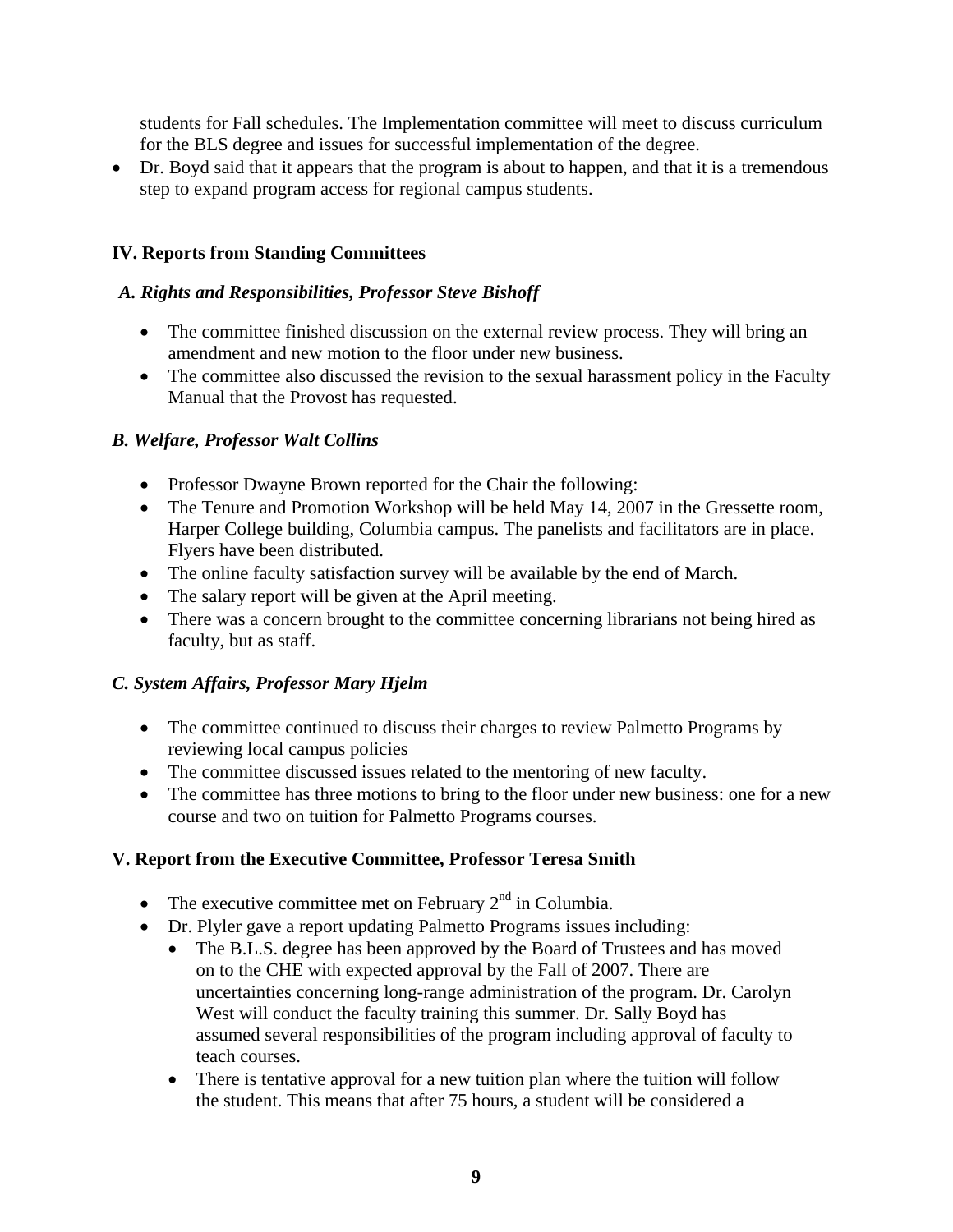candidate for a B.A. or B.S. degree and be required to pay \$300. 00 more per course.

- Dr. Plyler also announced upcoming workshops, and encouraged both tenured and non-tenured faculty to attend.
- Reports were also given by the representatives from the Regional Campuses and committee chairs.
- Under unfinished business, the committee approved the revised meeting dates for the March Executive Committee meeting on March  $30<sup>th</sup>$  and the final Senate meeting at USC Salkehatchie on April  $27<sup>th</sup>$ .

The meeting was adjourned at 3:00 P.M.

#### **VI. Reports from Special Committees**

#### *A. Committee on Libraries, Professor Bruce Nims*

• The committee will meet on 2/28, so there is no report now.

#### *B. Committee on Curricula and Courses, Professor Robert Castleberry*

- I am currently at a meeting of the committee. I do have a mailing list of faculty and administrators on the regional campuses who do receive my reports, and they should get the results of this meeting early next week. If you want to be added to that list, please send me an email ([rcastle@uscsumter.edu\)](mailto:rcastle@uscsumter.edu).
- The members of this list are important. When I get this agenda for the meeting, I send it on to people on this list. I need them to review the agenda that concerns them. As your representative, I don't necessarily know everything that is important to each campus – I need this feedback. Thanks.

#### *C. Committee on Faculty Welfare, Professor Darris Hassell*

#### Committee Update:

The FWC continues to seek faculty input on issues related to faculty retention and recruitment, tuition remission for dependent children, and information from these areas has already been used in a presentation to the Board of Trustees on our behalf.

The committee hopes to focus on 3 other issues that also have an important impact on faculty:

- 1. parental leave policy
- 2. parking
- 3. faculty use of available preventive care benefits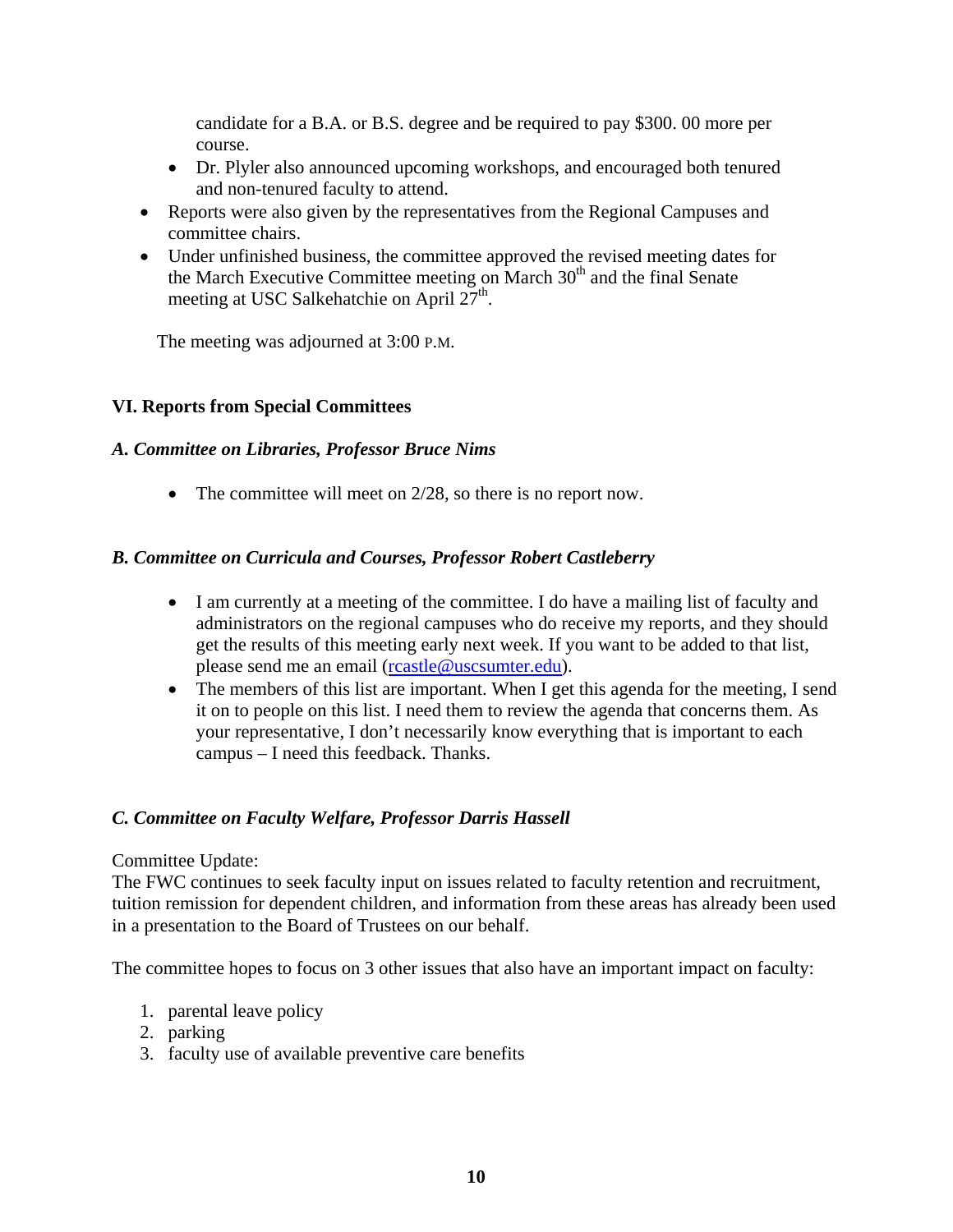The faculty enrichment fund:

There is a balance of \$48.000 in the Faculty Enrichment Fund. Mr. Heath recommended starting an endowment with the minimum required sum of \$25,000 and the committee agreed to do so. The balance remaining would be spendable money and the question remains of how to do so. Both the Faculty Senate Chair and the Welfare Committee Chair would have to sign before these funds can be spent. Additionally, the committee seeks more information about the gift stream (through Family Fund contributions) for this fund.

The February meeting has not been set, but any issues or concerns can be forwarded to Professor Hassell to be submitted to this committee.

# *D. Academic Affairs and Faculty Liaison Committee, Professor Noni Bohonak*

• The committee has not met and will meet next on  $3/23$ .

# *E. Regional Campuses Research and Productive Scholarship Committee, Professor Lisa Rashley*

No report.

# *F. Provost's Regional Campuses Academic Advisory Council, Professor Kate Fritz*

The committee has not met since the last meeting, and will meet soon.

# *G. Other Committees*

*1. Conflict of Interest Committee, Professor Noni Bohonak* 

No report; the committee only meet if a conflict arises.

# **VII. Unfinished Business**

**A.** A motion brought to the floor at the last meeting regarding a change in the Faculty Manual on external review was ruled substantive so is on the floor today. Professor Bishoff reported that the Rights and Responsibilities Committee reviewed suggested changes to the policy from the Sumter campus under points 6 and 7 (see motion below).

# **Motion:**

We move to endorse the proposal on External Peer Review being considered by the Regional Campuses Faculty Senate as modified below.

# **Proposed Amendments and Additions to the Regional Campuses Faculty Manual**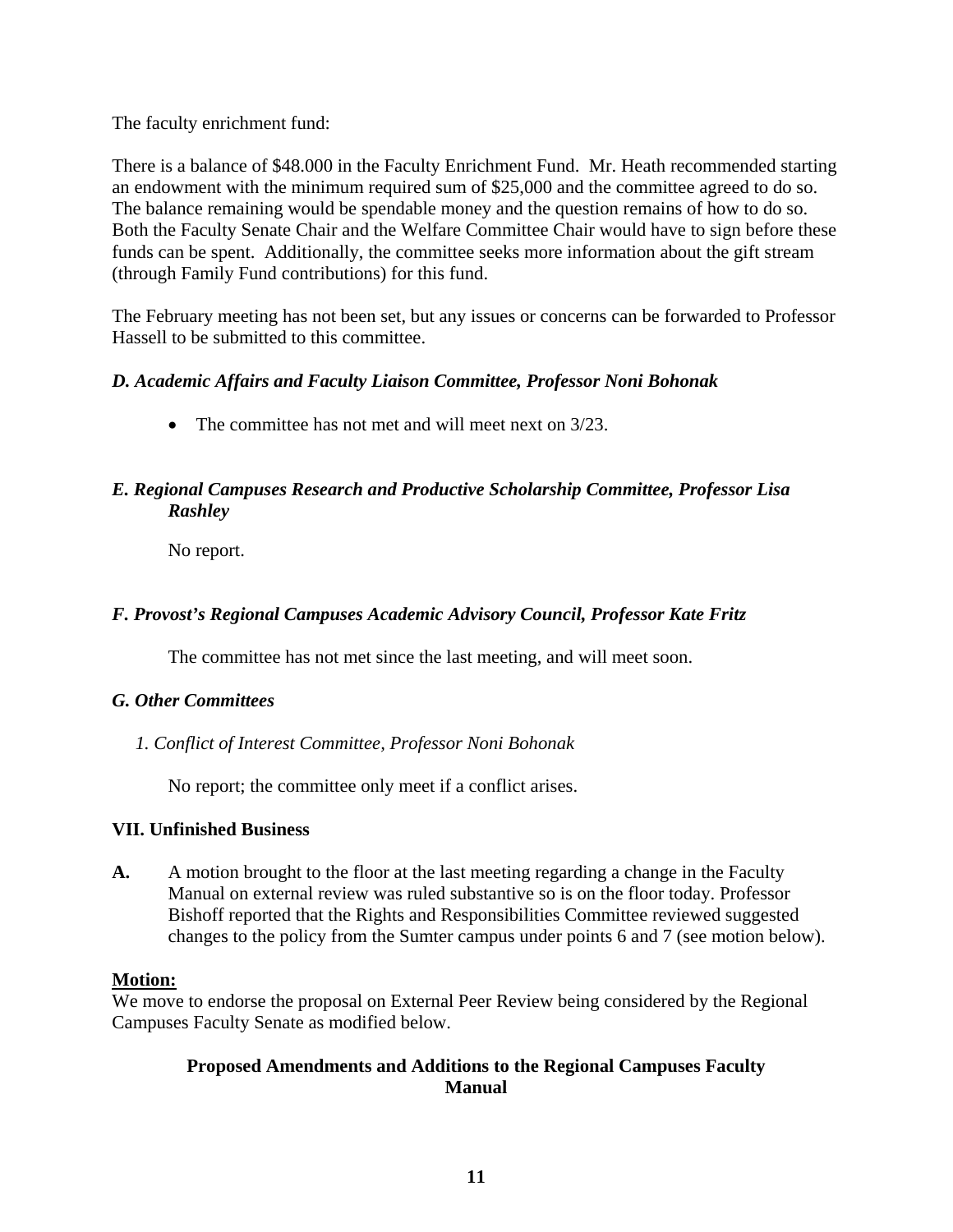**Current p.** C-16 addition between Notification and Files

#### **External Reviews**

- 1. Each tenure track faculty member hired after [insert Board of Trustees' ratification date] applying for promotion and/or tenure will include at least three external reviews of their scholarly work, research and/or creative achievements.
- 2. While peer or peer-aspirant institutions may provide a pool of reviewers who understand the academic environment of the Regional Campuses, reviewers may also come from other academic institutions and appropriate non-academic sources. In order to demonstrate the reviewer's knowledge of the candidate's scholarship area, each review must include a *curriculum vitae.*
- 3. External reviewers must come from beyond any of the campuses of the University of South Carolina.
- 4. While objectivity is a desired trait for reviewers, prior association between the candidate and the reviewer may exist. No candidate should have a prior or present professional collaboration with a reviewer. *<sup>2</sup>*
- 5. The candidate working with his/her immediate supervisor (usually the Chair) will compile a list of at least five potential reviewers with whom the candidate is satisfied. The immediate supervisor will make initial contact with the potential reviewers to assure that they are willing to participate. All further contact with the reviewers will be through the Office of the Vice Provost and Executive Dean for Regional Campuses and Continuing Education.
- 6. Each Regional Campus Faculty Organization will provide for the Office of the Vice Provost and Executive Dean for Regional Campuses and Continuing Education **with** a campus description of that Regional Campus and the following information:
	- o normal teaching load
	- o local funding and course relief for research and scholarship
	- o description of facilities
	- o availability of mentors or colleagues with similar interests
	- o availability of students to participate in research and scholarship
- 7. The Office of the Vice Provost and Executive Dean for Regional Campuses and Continuing Education will send each reviewer:
	- o cover letter (Which **should remind the reviewer to do his/her evaluation in the light of all of the following items)**
	- o the candidate's promotion and/or tenure file
	- o a copy of any primary supporting documentation, e.g. reprints of publications
	- o the campus description from the local Faculty Organization
	- o the criteria for promotion and tenure
	- o deadlines and contacts as needed
- 8. The Office of the Vice Provost and Executive Dean for Regional Campuses and Continuing Education will provide the reviewers' comments for inclusion in the candidate's file before the initial campus review.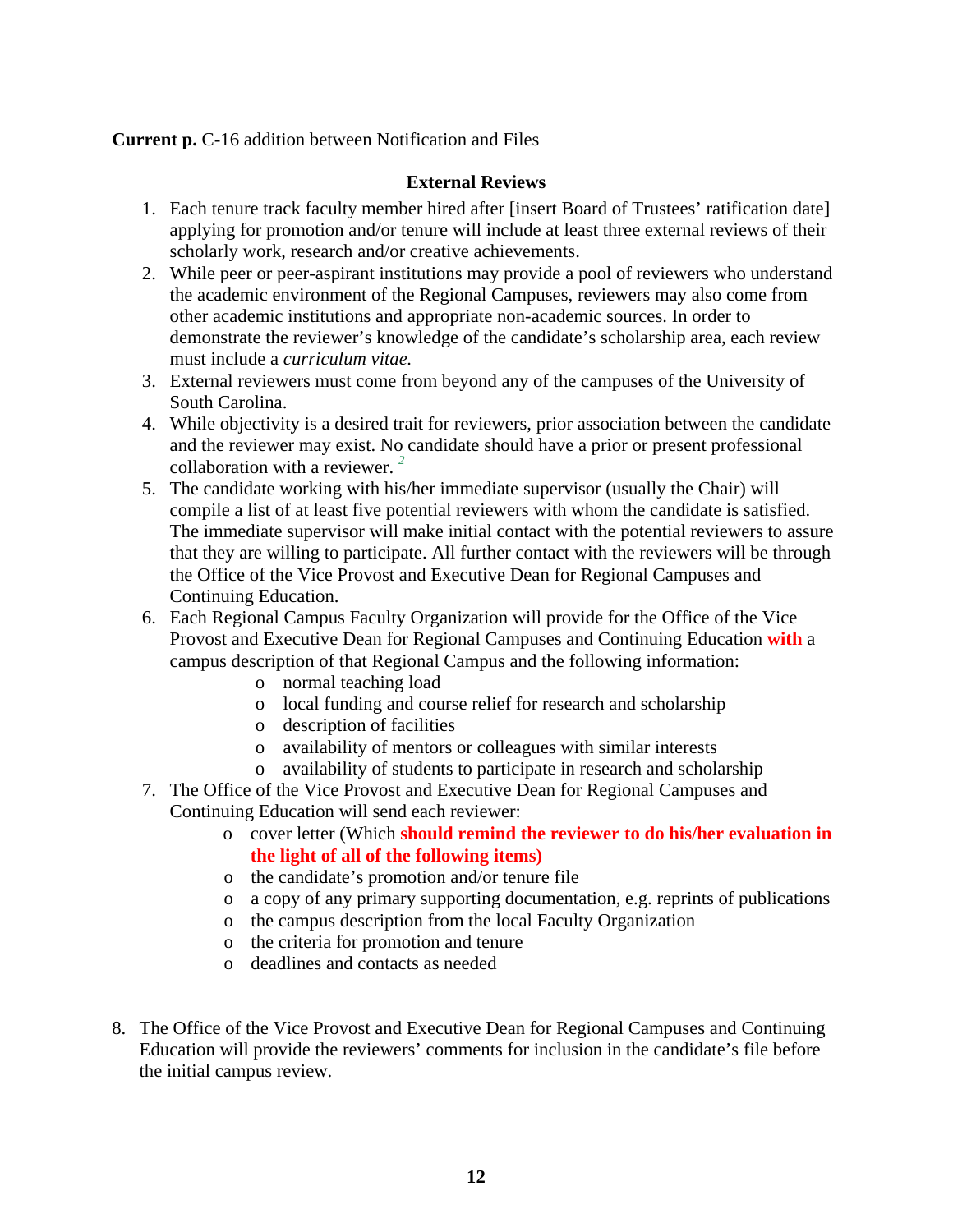- Professor Scarlett asked if there was a timeline for the review process. Professor Bishoff responded that the timeline will be presented as a motion for New Business.
- The Senate voted on the amended motion proposed by the committee. The motion passed unanimously.

#### **VIII. New Business**

**A.** Professor Bishoff brought a new motion to the floor from the Rights and Responsibilities Committee concerning the timeline for external review. Professor Bishoff explained that the committee found several differences in campus procedures for tenure and promotion; therefore, they propose a motion to address concerns from the campuses (see motion below).

#### **Motion:**

**Since the existing external review proposal does not currently include a procedural timeline, we move that any timeline considered by the Regional Campuses Faculty Senate be essentially consistent with the currently existing USC Sumter timeline for the candidate submitting her/his completed file for consideration.** 

**Explanation:** The Regional Campuses Faculty Senate will likely consider an external review process for promotion and tenure (this process has been described earlier in motion #1 from committee). That proposal does not include a procedural timeline, yet one will have to be adopted with the addition of external review. For example, there needs to be a timeline for identifying the external reviewers (and one does not currently exist). Once reviewers have been selected, when will the candidate's file get sent to them, how long do they have to submit their review, and where does this fit in our existing procedures? Our motion is meant to allow our existing procedural timeline to be modified to address such questions, but resists the notion that faculty members must submit their  $P \& T$  files much earlier than they currently submit them (October 1; see edited ACAD 109 attached). The word "essentially" in the motion is intentional.

# **Academic Promotion and Tenure Procedural** Guidelines **(POLICY #:** ACAD1O9)

…2. On or before September 1… Faculty members will submit a signed statement of intent to the Associate Dean for Academic Affairs indicating a desire for consideration or nonconsideration of promotion and/or tenure (forms for indicating a faculty member's intent for promotion and/or tenure will be distributed by April 15 of the preceding academic year).

3. If the faculty member requests consideration for promotion and/or tenure, he/she shall obtain the official Promotion and Tenure File forms, complete/update the forms, and submit the same by October 1 to the Division Chair. Because of the time required to assemble the necessary file, applicants are advised to begin working six months ahead on the file.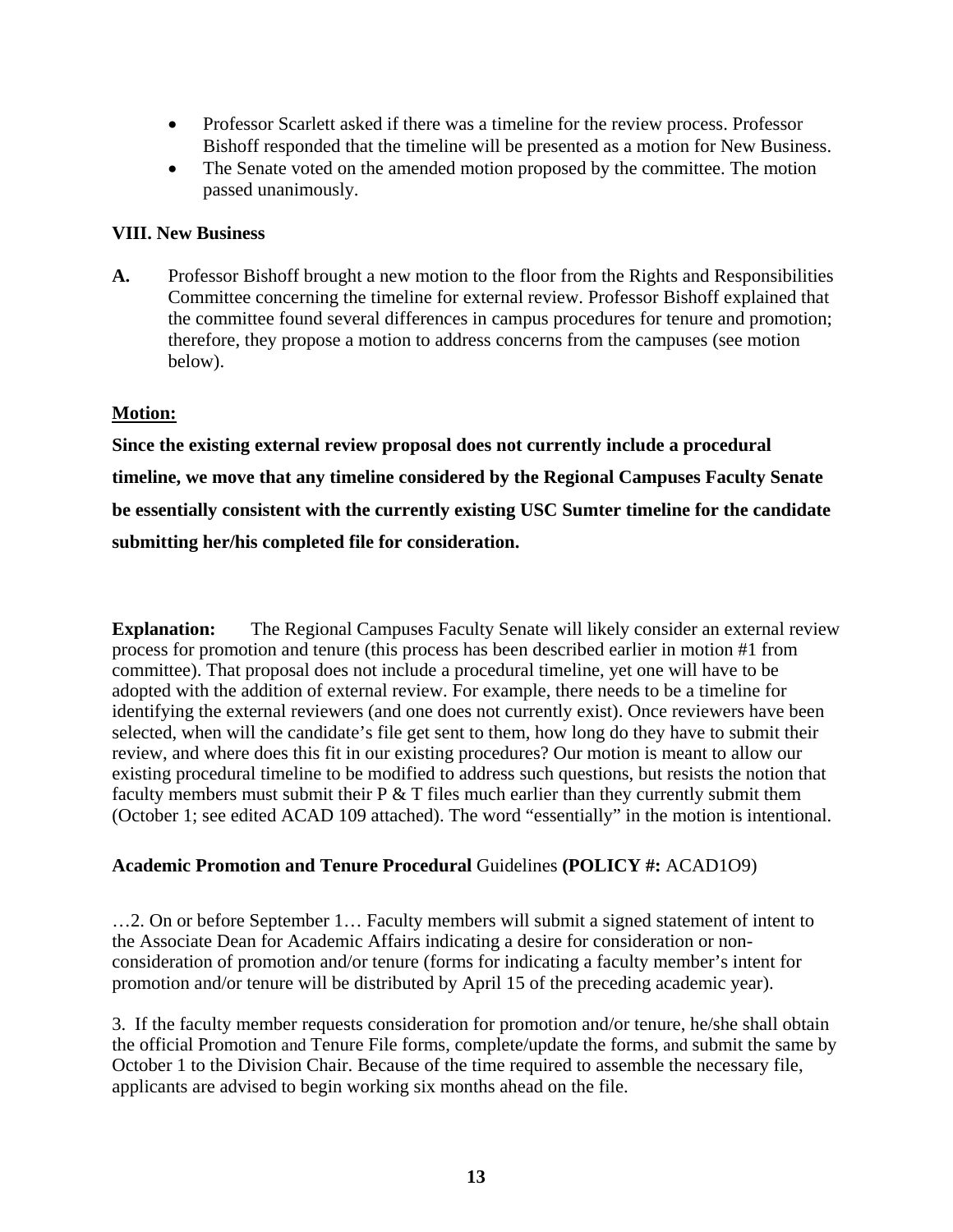4. By October 15 the appropriate Division Chair shall submit to the Associate Dean for Academic Affairs the file and a letter which either supports or does not support the faculty member's request for promotion and/or tenure. This letter shall become a part of the faculty member's Promotion and Tenure file.

*5.* The Associate Dean for Academic Affairs shall write a letter that either supports or does not support the faculty member's request for promotion and/or tenure, and shall make this letter a part of the Promotion and Tenure file of the faculty member.

6. The Associate Dean for Academic Affairs shall provide copies of the file to the USC Sumter Tenure and Promotion Committee by November 7.

…

9. The vote of the Committee and a copy of the composite box-score form will be forwarded to the candidate by December 7. …

- Professor Faulkner asked what would happen to the November 1 date in the manual now, whether the language will be in the manual.
- Professor Bishoff responded that times are not in the manual.
- Dean Catalano asked that the grammar be checked before the motion was included in the manual.
- Professor Bishoff answered that it would.
- Dr. Plyler said that with this motion, the completed file does not have to be submitted before the fall semester, inclusive of letters, and asked if we should not add language so the local committees can review the files.
- Professor Bishoff answered that procedures were already in place on each campus and the committee did not want to change that.
- Professor Faulkner asked for a clarification: according to the motion, the deadline for external reviews would be 11/1, but in order to turn in a file for review, it would be no earlier than the Fall.
- Professor Bishoff answered that that was doable, to submit the file by the Fall since contact with the reviewers would have been made and they would be aware of the timelines.
- The Senate voted unanimously to approve the motion.
- **B.** Nominating Committee: Chair, Professor Refinetti, presented the proposed slate of officers which will be voted on at the next meeting. The slate is: Past Chair: Kate Fritz, Continuing Education Chair: Terrie Smith, Sumter Chair-Elect: Danny Faulkner, Lancaster Secretary: Mary Hjelm, Salkehatchie Member-at-large: Steve Bishoff, Sumter
- **C.** Three motions were brought to the floor from the Systems Affairs committee chair, Professor Hjelm.
	- Motion 1 called for approval of RCAM 205, Foundations of Leadership, as follows: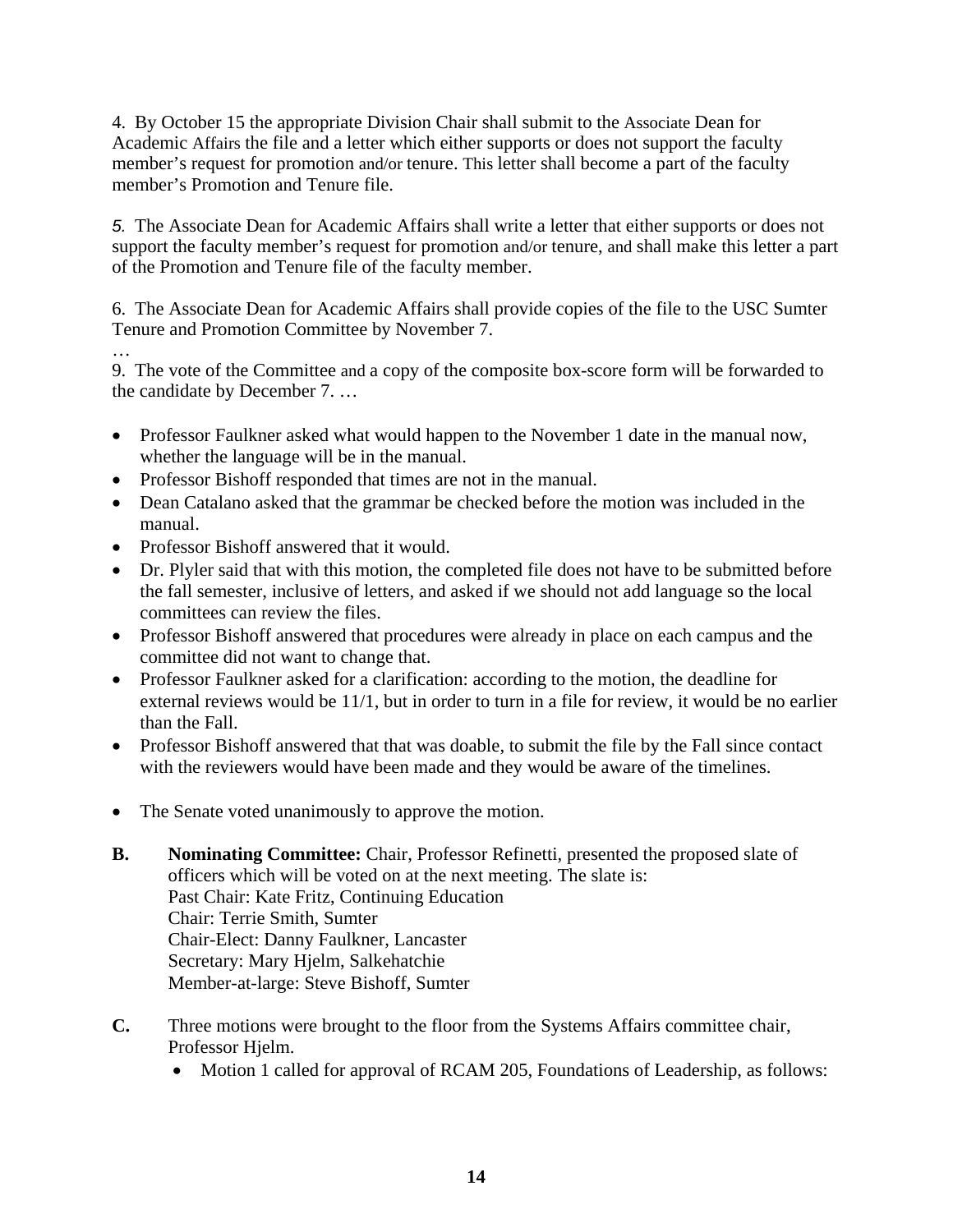1. We recommend you approve RCAM 205: "Foundations in Leadership" as a course to be taught at the regional campuses.

- The Senate approved the motion unanimously.
- The next two motions came from the committee. Motion 2 follows:

 2. The Regional Campuses Faculty Senate goes on record as being opposed to students on the regional campuses paying a tuition fee structure based on hours earned.

- Professor Refinetti asked if this motion was expressing opposition to the proposed change in tuition and Professor Hjelm said it was.
- Professor Refinetti asked if there was an alternative and Professor Hjelm said that there was not.
- Dr. Plyler asked what the rationale was for the proposal, and what the committee would offer as a better solution.
- Professor Hjelm said that the committee was concerned that we may be pricing ourselves out of the market; that there was concern that it would hurt our students; and a concern that our students would pay more but not get the same advantages as the Columbia students who pay but get services.
- Speaking for herself and not the committee, Professor Hielm said that she did not feel the structure was a bad thing. She felt the mission of our campuses was to transfer students to four year schools, not just nurture them. Our goal was to get them four year degrees, and if they stayed on our campuses longer, it hurts our reporting.
- Professor MacDonald said that she had mixed feelings, but thought that the most legitimate concerned seemed to be the students' ability to get services for the extra money.
- Dr. Plyler responded by saying that this was a Columbia degree for Regional Campus students. It will be the least expensive Bachelor's degree in the system. Columbia had made a compromise and agreed that students would pay fees at the lowest rate of the four year campuses and the Regional Campus fees; they would not pay Columbia fees. As we get more services, we may have to pay more, but this is as low as we can get now and still be able to offer the Bachelor's degree.
- Professor MacDonald asked about faculty being paid at the rate of senior campuses.
- Dr. Plyler said that looking forward, that salaries, along with reducing faculty loads and helping students get their degrees would be issues.
- Professor Scarlett said that there was a concern that more financial aid be available for students.
- Dr. Plyler said that there would, and it would be administered through his office.
- Professor Scarlett asked if what the fees would be if a student got an Associate's degree, then came back for classes, was not getting a Bachelor's degree but had more than 75 hours.
- Dr. Plyler said that the office would look at extenuating circumstances and that they would have to come up with an appeals process.
- Professor Bishoff asked for clarification on who gets the extra money.